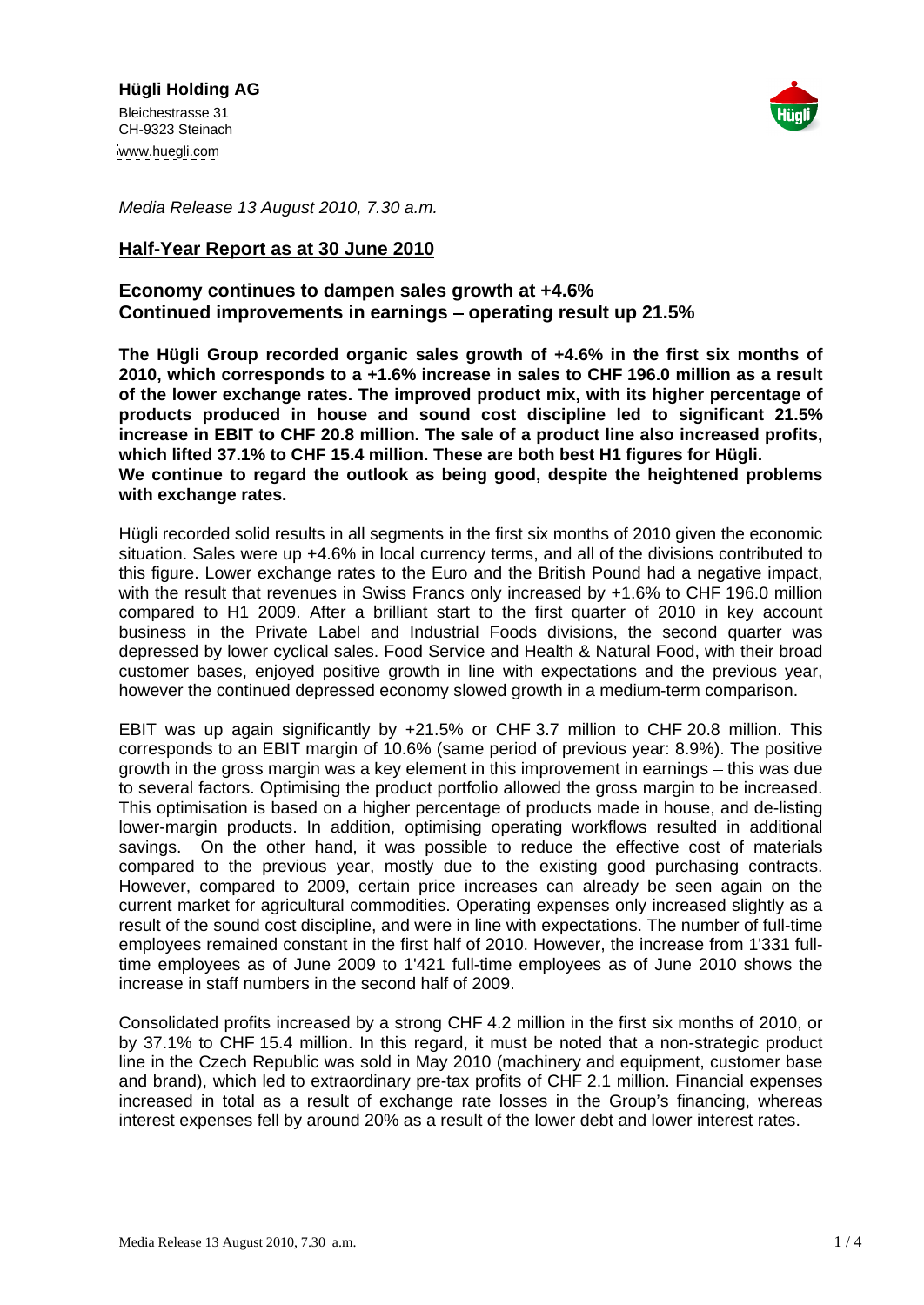

The further increase in the value of the Swiss Franc compared to all of the currencies that are relevant for the group resulted in a significant negative impact on profits compared to the previous year, in particular as a result of the translation of profits recorded in Euros to Swiss Francs. **Francs**.

The Group succeeded in further reinforcing its balance sheet ratios, although the valuation on the balance sheet date resulted in an average 9% lower valuation of the balance sheet items as a result of the lower exchange rates on 30 June 2010. The nominal equity decreased slightly from CHF 105.8 million to CHF 104.5 million despite the higher profits as a result of the very strong negative exchange rate effects totalling CHF 11.1 million. Compared to total assets, however, the equity ratio improved from 42.3% at the end of 2009 to 44.5% as of June 2010. Despite very high capital expenditure, it was possible to cut financial liabilities by a total of CHF 15.4 million thanks to the excellent cash flow from operating activities and extraordinary income. This means that net debt fell from CHF 86.8 million to EUR 63.1 million at the end of June. Key financial indicators such as gearing, net debt to equity, thus improved significantly from 0.82 to 0.60, and net debt to EBITDA also improved substantially to 1.2, compared to 1.9 in the previous year. The Hügli Group thus has a very solid financial stance, which also forms an excellent basis for the planned investments in expanding the production infrastructure (buildings, equipment, machinery) in 2010 and 2011. Investments in property, plant and equipment already totalled CHF 11.7 million in the first six months, whereas the average capital expenditure over the past five years totalled around CHF 13 million per year.

## **Geographic segments**

Germany is the most important segment, and recorded a strong increase in sales of +5.3% across all of the divisions. We are particularly pleased that we were able to record additional economies of scale of with consistent cost control, which lead to an above-average increase in EBIT of 25.3% to CHF 14.4 million. In addition, we have created 32 new jobs over the past 12 months, increasing the number of full-time employees to a total of 574. We further improved the technology in our high-performance production infrastructure by adding new machines and equipment, and we also rationalised the infrastructure, which is expressed in the capital expenditure of CHF 5.1 million compared to CHF 2.1 million in the first half of 2009.

The Switzerland and Rest of Western Europe segment was only able to maintain its sales in local currency compared to the previous year at -0.1%. However, we must note that the performance of Switzerland as a production location was excellent, whereas Hügli UK suffered a downturn in sales and earnings compared to the same period of the previous year. However, as sales were up more than 50% in the previous year, the basis for comparison is very high. Italy-based Ali-Big, which was acquired in 2007, enjoyed strong growth. In total, EBIT increased slightly, as was also the case for the EBIT margin, which lifted from 7.8% in the previous year to 8.0%.

The Eastern Europe segment (Czech Republic, Poland, Hungary and Slovakia) again recorded strong sales growth  $-$  up 14.1%. The sale of the product line "chocolate-based" spreads" has not yet had a major impact on sales in the first six months of the year. The improved capacity uptake means that it was possible to lift EBIT from CHF 0.5 million to CHF 1.2 million, and an EBIT margin of 4.2%. The funds released as a result of the divesture of the production line are currently being invested in a significant expansion to the production and warehouse area for dry blend products at the facility in the Czech Republic.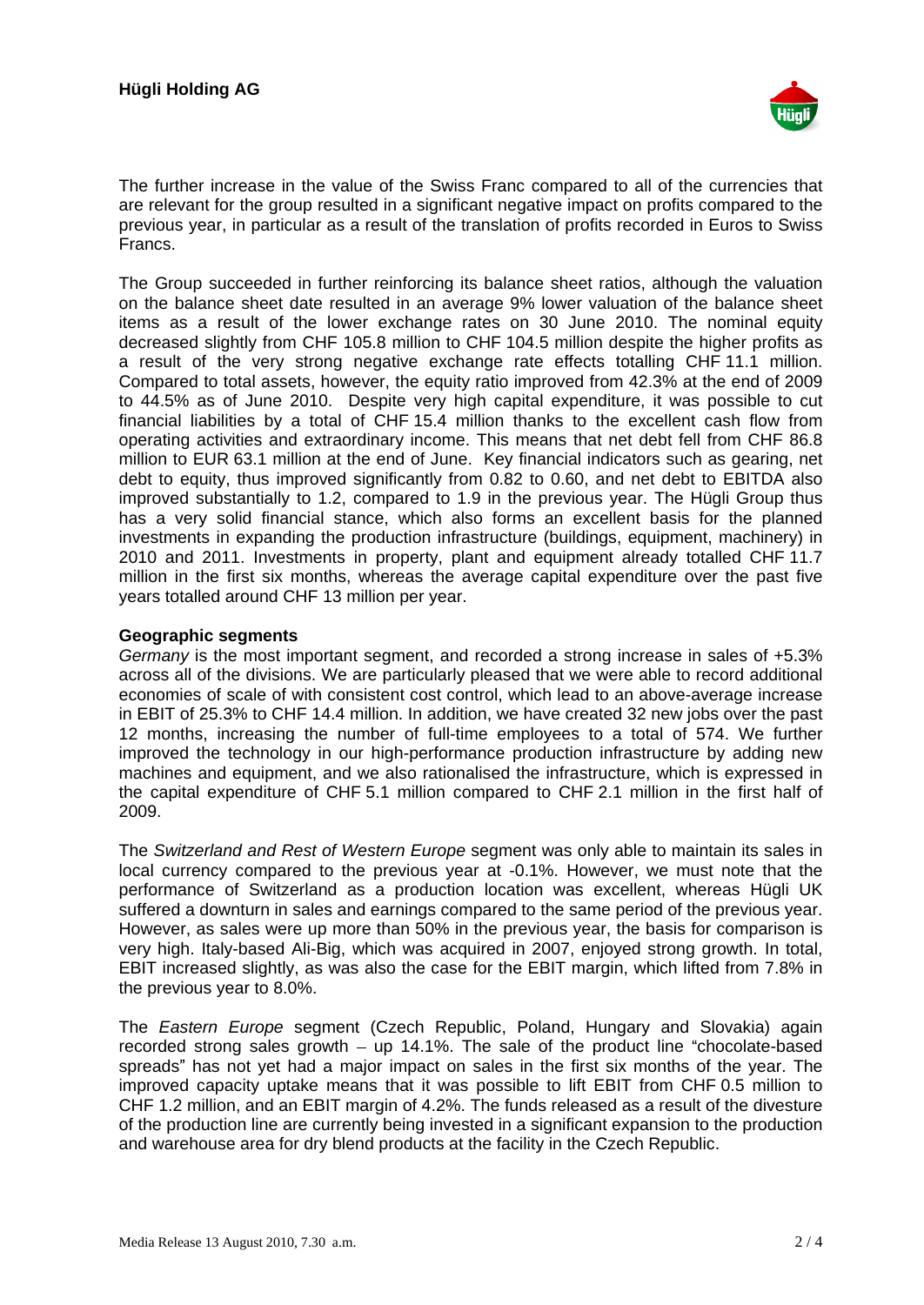

The investments, which to date have primarily been made in buildings, already totalled CHF 4.2 million compared to CHF 1.1 million in the same period of the previous year. The reduction in sales and capacity in the second half of 2010 as a result of the divesture will be together with the increase in capacity for dry blend products.

## **Sales by customer segments / divisions**

The largest division Food Service – which serves that out of home market – continues to suffer from the downturn in sales at hotels and restaurants, in particular in tourist gastronomy. In contrast, the situation in sales at canteens has relaxed somewhat, as the improved employment situation has caused the number of visits to staff restaurants to increase again. The organic sales growth of +2.4% can be regarded as excellent performance in view of the downturn on the overall market.

Sales to large retail trade organisations using their brands in the *Private Label* division were up 11.7% in local currencies compared to the previous year. Demand for retail products with an excellent cost/benefits ratio that increasingly also enjoy excellent results in tests by independent consumer protection organisations compared to brand products continues to grow.

The Industrial Foods division, which sells finished and semi-finished products to the food industry, enjoyed a very strong start to the financial year. However, the cyclical dip in sales in the United Kingdom in particular had a significant negative impact on Q2 2010. As a result, the organic growth of +4.9% is thus clearly below our expectations. However, our well-filled project pipeline means that we can soon expect positive cycles again here.

The Health and Natural Food division, which sells organic products to the specialist trade, was also impacted by the poorer economy and the associated reserved consumption of premium products  $-$  its sales grew by 0.6% in local currency. The downturn in sales in health food stores had a negative impact, however natural food stores and, in particular, drug stores are enjoying strong growth rates.

#### **Outlook**

Hügli is sticking to its strategic target of recording solid organic sales growth of more than 5% over the long term, with an above average increase in income. We also constantly review market opportunities, with the aim of increasing the profitability of our infrastructure.

We are forecasting sales growth in local currencies of +5% for 2010 as a whole, which corresponds to sales which are around 3% lower year-on-year at CHF 380 million as a result of significantly negative exchange rate effects and the reduction in sales caused by the loss of the production line mentioned above. As a result of the increase in commodities prices we are forecasting a lower gross margin for the second half of the year. EBIT will total around CHF 39 million, up 10% year-on-year. Together with the extraordinary income this results in a forecast 20% increase in profits.